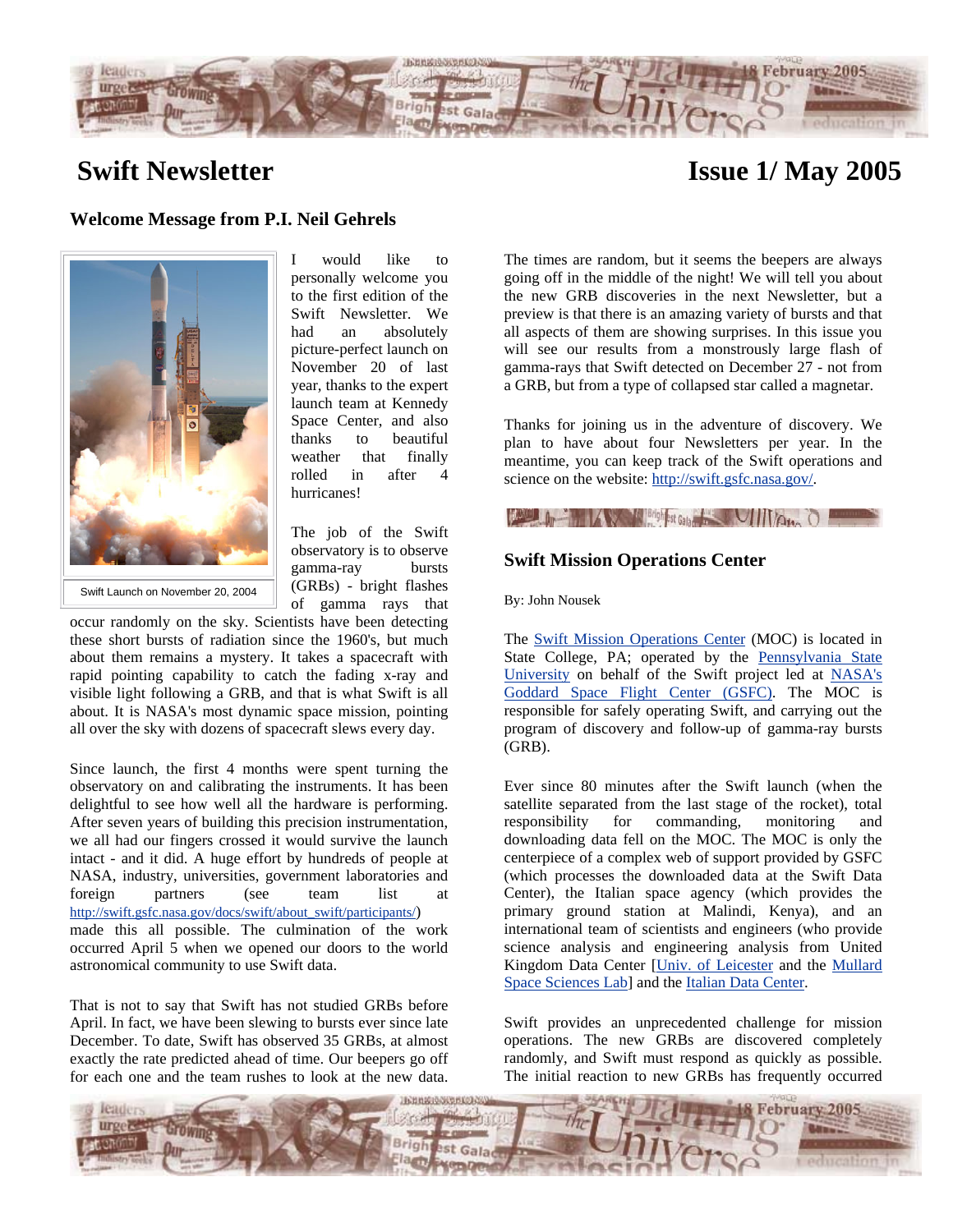

within less than two minutes! Even when satellites other than Swift are involved, Swift is able to respond to new GRBs (or even other Targets of Opportunity) with blinding speed. For the GRB 050408, Swift started to observe the target only 40 minutes after the burst was first seen by the [HETE-2 satellite](http://space.mit.edu/HETE/).

Swift is also highly agile in making observations of bursts after they go off. The afterglow studies are planned and reviewed every working day, allowing us to make maximum use of new analysis results. In a single day Swift will conduct about 60 to 90 pointings on the sky. As a result, even though Swift is only in orbit for a little over 150 days, we have conducted more than 10,000 target acquisitions!

Through all the rapid and exciting discoveries (more than 30 new bursts, the last 20 with X-ray detections and 6 with ultraviolet/optical detections), and the work of turning on the satellite and instruments, we have kept to our schedule and made the full public release of data on April 5.

We all look forward to the continued excitement of the discovery of Swift bursts and afterglow followups. The Swift adventure has begun and we are starting to see the first sets of Swift results reaching the professional literature. It is truly exciting to stand at the verge of a new era, and it's a privilege to be part of Swift.

# **Community of the Community of Science Community of the Community of the Community of the Community of the Community of the Community of the Community of the Community of the Community of the Community of the Community of**

## **Swift in the News**

#### By: Lynn Cominsky

**1/5/05** Swift Turns On and Sees a Blast of Bursts. This HQ release announced the official first light of the BAT and the first X-ray afterglow.

**1/5/05** Swift X-ray Telescope Sees Its First Light and Captures Its First Gamma-Ray-Burst Afterglow. This Penn State release featured a beautiful "first light" image of the Cas A supernova remnant, obtained by the XRT.

**1/21/05** Swift Mission Images The Birth Of A Black Hole. This HQ release featured the first prompt x-ray detection of a burst in progress, indicating the birth of a black hole.

**2/1/05** Swift Sees Pinwheel Galaxy, Satellite Fully Operational. This Penn State release featured the first light of the UVOT as shown in a series of images of the spiral

galaxy M101 in six different wavelength bands of visible and ultra-violet light.

**2/18/05** - First NASA Science Update - NASA Observes One Of Brightest Cosmic Explosions (SGR 1806-20 flare) (See article by David Palmer). This televised event from NASA Headquarters featured David Palmer, Bryan Gaensler, Roger Blandford and Andy Fruchter, and was moderated by Michael Salamon.

**4/5/05** - Swift Mission Nabs Its First Distance Measurement to Star Explosion. The UVOT measured its first two redshifts in bursts detected on March 18 and 19. Redshifts are used by astronomers, together with a model of how the Universe is expanding, to determine the distance to the GRBs.

For links to all of these press releases and images, see: <http://swift.gsfc.nasa.gov/docs/swift/news/>

**Except of School And All Avenue Communication** 

## **A Whale of a Burst**

By: David Palmer

So you're out on the water, whale-watching. You scan the horizon, searching for the tell-tale spout, and hold your binoculars ready for a closer view when you see one. And suddenly your whole boat is lifted into the air by a cloud of exhaled vapor as something surfaces beneath you.

That's how Swift must have felt last December 27th when it was hit from behind by the brightest flash of radiation ever seen from outside the solar system. The initial blast of gamma rays, even blocked by the spacecraft and shielding, was way more than the Burst Alert Telescope could count. For minutes afterward it saw a pattern of pulses repeating

every eight seconds until this "tail emission" finally faded away.

The source was a magnetar named SGR 1806-20. This is a neutron star with a magnetic field so powerful that it could erase credit cards from half the distance to the Moon. SGR 1806-20 lives 50,000 light years away, which **may** Magnetar Animation



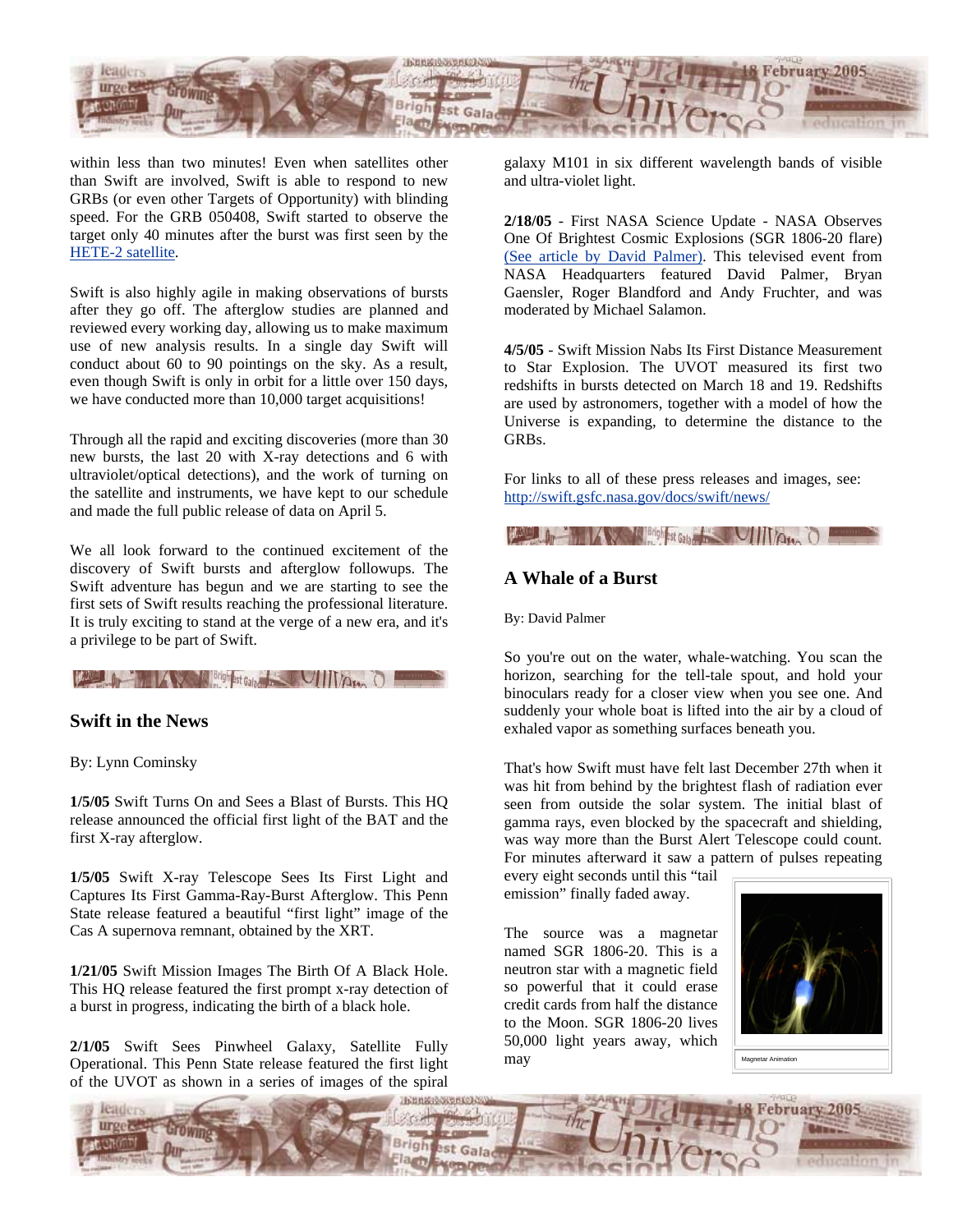

seem like a long distance to you, but is in our own Galaxy, just beyond the center.

This information is quickly sent out to the community via the [Gamma Ray Burst Coordinates Network \(GCN\).](http://gcn.gsfc.nasa.gov/) Within hours, more comprehensive data sets from the Swift



This is the light curve that BAT saw, showing how many gamma rays it counted in each sixteenth of a second during six minutes of observation. I didn't draw the main spike because it was 10,000 times as bright as the tail emission, and you would need a monitor a thousand feet tall to look at it.

From that close, it was like looking down the barrel of a dentist's X-ray machine. But if the same thing happened a hundred million light years away, the first tenth of second would look just like one of the shorter Gamma-ray Bursts that Swift is designed to look for. And at that distance, Swift could see the pulsing tail emission using the X-Ray Telescope, and it could see the galaxy that the SGR lives in with its Ultraviolet/Optical Telescope.

Some time in the next few months, we expect that Swift will see a short Gamma-Ray Burst, and look at it with its own "binoculars".

Will we see the tail of a distant whale, or will it be just a fluke?

## **August 2007**

#### **Swift Data Are Publicly Available (April, 2005)**

By: Padi Boyd

On April 5th, 2005 , the check-out phase of the Swift mission ended, and normal science operations began. From that moment on, all data taken by Swift have been available immediately to the community through the [Swift Data](http://swift.gsfc.nasa.gov/cgi-bin/sdc/ql?) [Center 's Quicklook](http://swift.gsfc.nasa.gov/cgi-bin/sdc/ql?) Facility Goddard Space Flight Center as soon as they have been processed. This includes Swift's abbreviated alerts about a new GRB, the GRB position, and an image of the sky at the location of the GRB, all of which are relayed through satellites and beamed down to Earth.

instruments are received on the ground. Software then automatically runs on the raw data to produce standard astronomical files, including sky images, light curves, and spectra.

After about one week, the observations are transferred to the three Swift long-term archives, which opened on April 12th 2005. See the Swift Web site at <http://swift.gsfc.nasa.gov/> for information on Swift data and results, and instructions on how to analyze Swift data. The site also includes links to the Swift archives in the UK and Italy.



## **Sites to See - Swift E/PO**

By: Phil Plait

Swift has been detecting GRBs at a rate of about 2 per week. Have you wondered where on the



sky those bursts have been? Then point your browser to [http://grb.sonoma.edu/.](http://grb.sonoma.edu/) [NASA Education and Public](http://epo.sonoma.edu/)  [Outreach](http://epo.sonoma.edu/) (E/PO) Information Technology Consultant Tim Graves, with input from the other Swift E/PO professionals, has created this dynamic webpage which automatically plots the positions of the bursts detected by Swift, as well as those seen by HETE-2, INTEGRAL, and the Konus-WIND experiment.